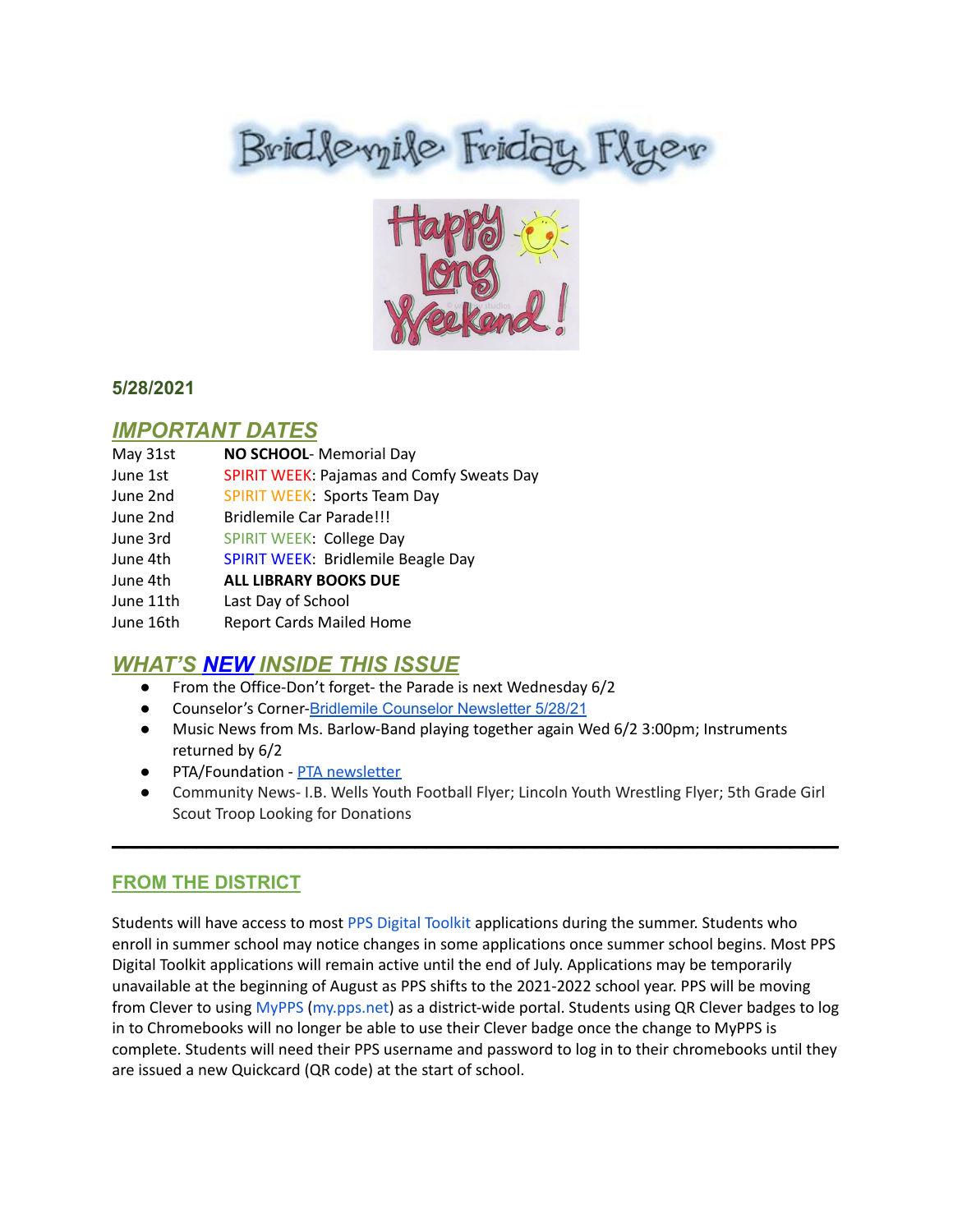Please note that during the summer months, teachers are not active inside the digital tools and applications. Parents should be aware of what students are doing online. Parents may find the [Securly](https://www.pps.net/securly) application and digital and civic [literacy](https://www.pps.net/Page/17389) resources helpful.

# **FROM THE OFFICE**



**[Bridlemile Parade Route Map](https://drive.google.com/file/d/1H4lVNlyZqMqlFaEbE5bgbDHJhOr6fFru/view?usp=sharing) [Route Directions](https://drive.google.com/file/d/1W2-kF3udpqsKxPcdMipSV207CpeXzm9w/view?usp=sharing)**

#### **PARADE!**

Dear Bridlemile Community,

We hope you can join us Wednesday, June 2nd starting at 4pm for a Bridlemile School Parade! Bridlemile teachers and staff will be driving through our school's neighborhoods to see as many of our students and families that we care about so much! We want to say hello, we miss you, and will wave and honk in appreciation for all your support, patience, and resiliency throughout this crazy year!!!

Here's how the parade will work:

- Teachers and staff will depart from Odyssey school at 4PM, slowly driving their vehicles along a parade route through the Bridlemile neighborhoods (route directions and Route Map links are above)
- Parents, students and friends can find a spot along the route near their homes, safely social distancing from others, to say hello.
- Feel free to bring out the fun stuff to help make the parade joyful: Balloons, bubbles, noise makers, music, posters, etc. Just remember to be safe.

We'd love to see you and your family on our parade route! While we won't be able to go in front of each of your homes, our attached route shows we're making our best effort to reach as many friends and families as possible.

Once again, please remember to stay safe by maintaining social distancing guidelines, keeping 6 feet of distance between you and other families.

We hope you are able to participate and we look forward to seeing you soon, rain or shine! Sincerely,

The Bridlemile School Community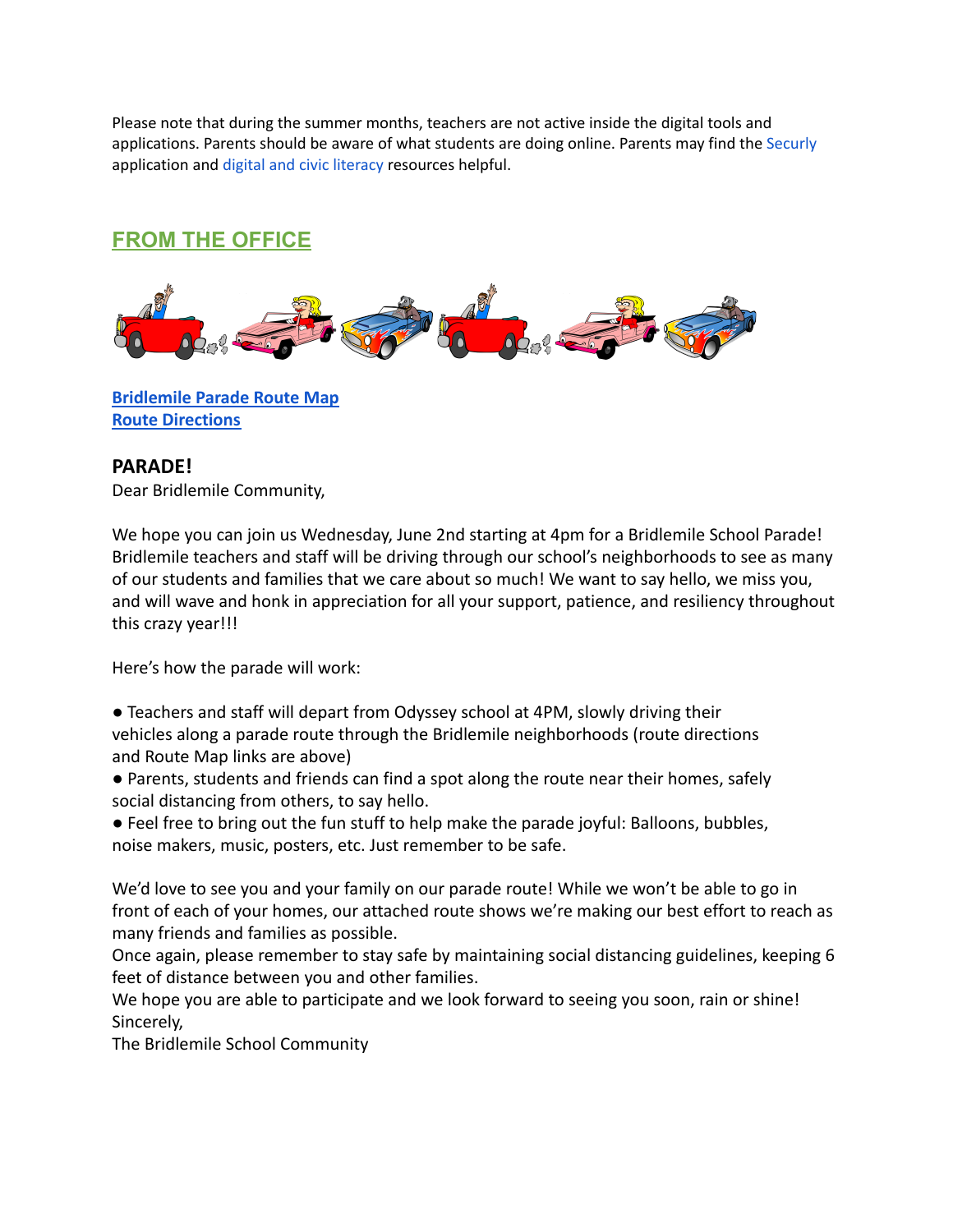### The Bridlemile Mural is done!!

Our mural is complete!! It is over 300 feet long, and was painted by 100+ community volunteers, with generous sponsorship from Miller Paint.

Thank you to Heather Keeling, the PTA, Miller Paint, and all the many volunteers who gave their time and talent to creating such a beautiful addition to our school!

"We feel this mural brings new energy, vibrancy and optimism to our campus, and hope the Bridlemile staff, students and community love it as much as we do." Best, Heather

Click on this link to see from above! **[Drone Footage](https://drive.google.com/file/d/1Hu5h3GyeuVTCJzowFpmXgKfUmkfX9J4n/view?usp=sharing) - Mural**

## **COUNSELORS CORNER**

**Bridlemile Counselor [Newsletter](https://www.smore.com/s0jte) 5/28/21**

# **MUSIC NEWS FROM MS. BARLOW**

The Strings came and played together at Bridlemile this week and sounded great! It was so nice to hear students play together live again! The Band will be playing together on Wednesday, June 2nd from 3:00-3:30. We will meet by the music room door in the back of the Music Room. There will be popsicles for the musicians!

All Band and String instruments need to be turned into the school by June 2nd. There will be a new inventory system by PPS so we need them all at Bridlemile. Please drop off any PPS rental instruments on or before June 2nd.

Thank you!!!! Ms. Barlow

# **LIBRARY NEWS FROM MS. DAHINDEN**

All library books are due Friday, June 4th

#### **Library Connect and PPS--check this out!**

Your student now has access to resources provided by Multnomah County Public Library through his or her Library Connect username and password. This means that if your child lost his or her library card or hasn't memorized the library barcode number, you have nothing to worry about! Simply use the Library Connect login id and password and you are good to go! Everything has already been set up for your student. There is nothing you need to do but know the login number and password. The login number is 01+student ID number. Password is your child's birthdate, month, day, year (8 digits). If your child already has a password associated with his or her library card, then the password wasn't changed. Read the attached flier for more information. The attached template is for your student's Library Connect Number and password.

[Library Connect Flyer](https://drive.google.com/file/d/1py4hcGFCUn5SVXxeZvlLAm-2wOLQvhoS/view?usp=sharing)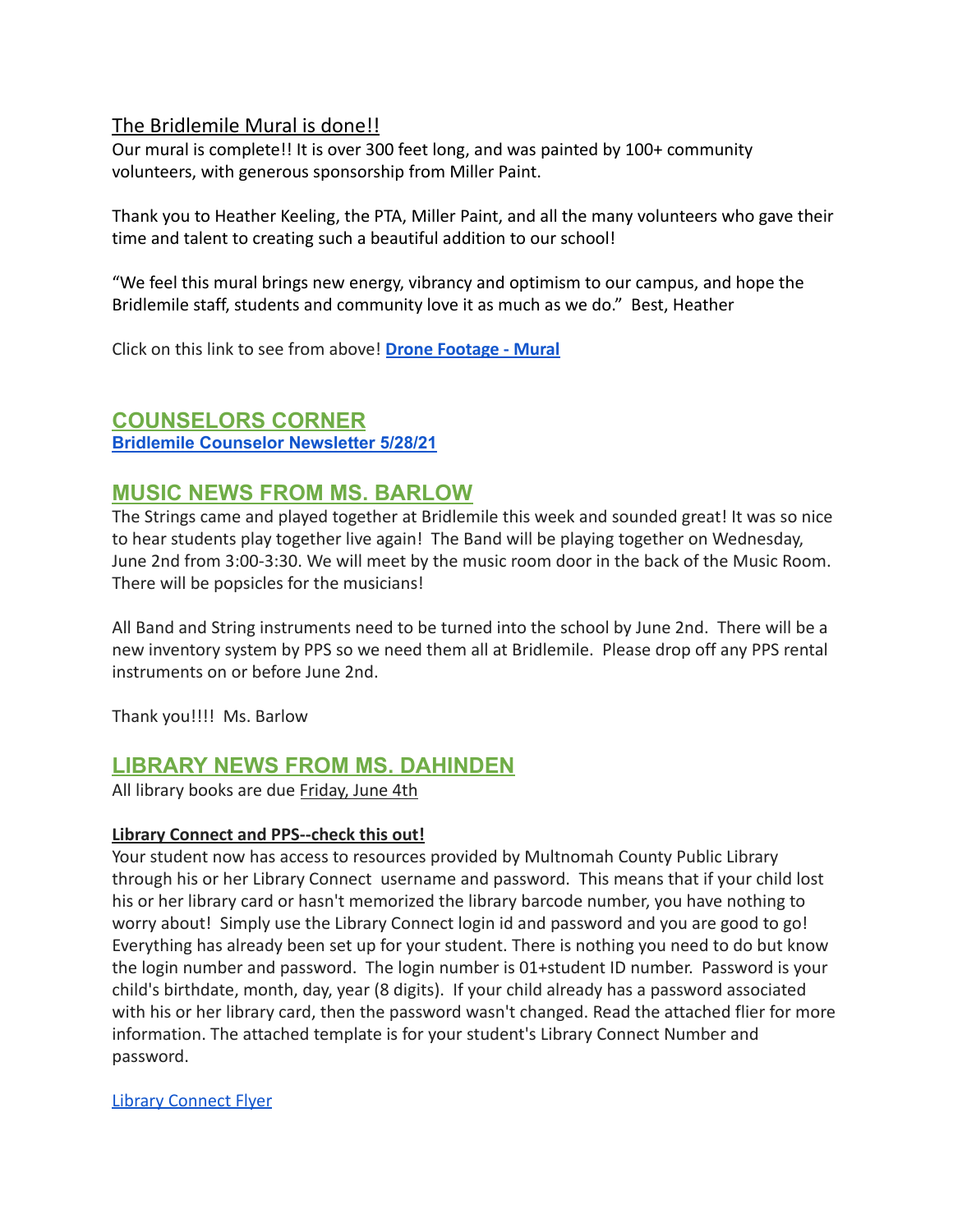#### [Connect Number & Password Info](https://drive.google.com/file/d/1tAIx8uI3xJ577ZiTyOromBz88sBsMXmh/view?usp=sharing)

**Summer Reading Program** Click on the link below and watch the slideshow to learn about this year's Summer Reading Program through the public library. [Multnomah County Public Library Summer Reading Program](https://docs.google.com/presentation/d/e/2PACX-1vRL4wSVv7q2V1klOCYLpPtjWNHl4dxd9sHgD--sMl2ni7jQOINglCngW0EwNWYLoM5oRcBjg-pu0o3b/pub?start=true&loop=false&delayms=5000)

# **PTA/FOUNDATION NEWS**

PTA [newsletter](https://docs.google.com/document/d/e/2PACX-1vQlZCPHtKxqO7qpJwiwgoeaZ1ERHVLgg6z0JNYJMTulwn7xlOVY_X2I1ZV9nntsGHP57LEZ_uSufaFj/pub)

# **SCHOOL RACIAL EQUITY AND SOCIAL JUSTICE TEAM CHECK-IN**

### **PPS HATE SPEECH RESPONSE FORM**

To ensure a learning environment of safety, security and belonging for every student, PPS does not tolerate hate speech nor acts of discrimination. If you experience or witness hate speech, please fill out this [Hate Speech Response Form.](https://docs.google.com/forms/d/e/1FAIpQLScBgOKMOV-xv4yfPk9DnciUMqkQ7E_Us3JaXcTf_lUIUmWnoA/viewform)

# **COMMUNITY NEWS**

Lincoln H.S. [Lincoln Youth Wrestling Flyer](https://drive.google.com/file/d/1453bpcVaos8KTt4sMOW58bvHeWZXdIjx/view?usp=sharing) To Register please visit: [Lincoln Wrestling](https://www.lincolnathletics.com/page/show/2215835-wrestling)

#### I.B Wells H.S

[I.B. Wells Guardians Summer Youth Football Flyer](https://drive.google.com/file/d/1UFRcY-WFnyfci1LuYNIbXDWIKEnKbpKn/view?usp=sharing)**.**

For questions email: [president@wilsonyouthfootball.com](mailto:president@wilsonyouthfootball.com)

FLAG: First practice will be the week of August 9th. 3/4th graders will practice 2-3 nights through October and K-2nd graders practice 1-2 nights a week. K-2 will go for about an hour, 3/4th graders will go about 1.5-2 hours depending on what the coach thinks.

Games will start the Saturday after Labor Day and run every Saturday through October.

TACKLE: Equipment pick up will be Sunday August 1st and August 8th in the afternoon. This is an important time to be there and get properly fitted. New players will want to wear their gear and get used to it before the season starts.

Conditioning week starts Monday, August 9th. For 5-8th grade tackle they need 10 hours of conditioning before they can practice in pads.

Practice for Tackle will be 4-5 nights a week in August and will go down to 3 nights a week in September-October.

There will be a tackle jamboree for all teams on Saturday August 28th and the regular season starts the Saturday after Labor day and games are every Saturday through October.

#### 5th Grade Girls Scout Troop 10912 looking for Donations